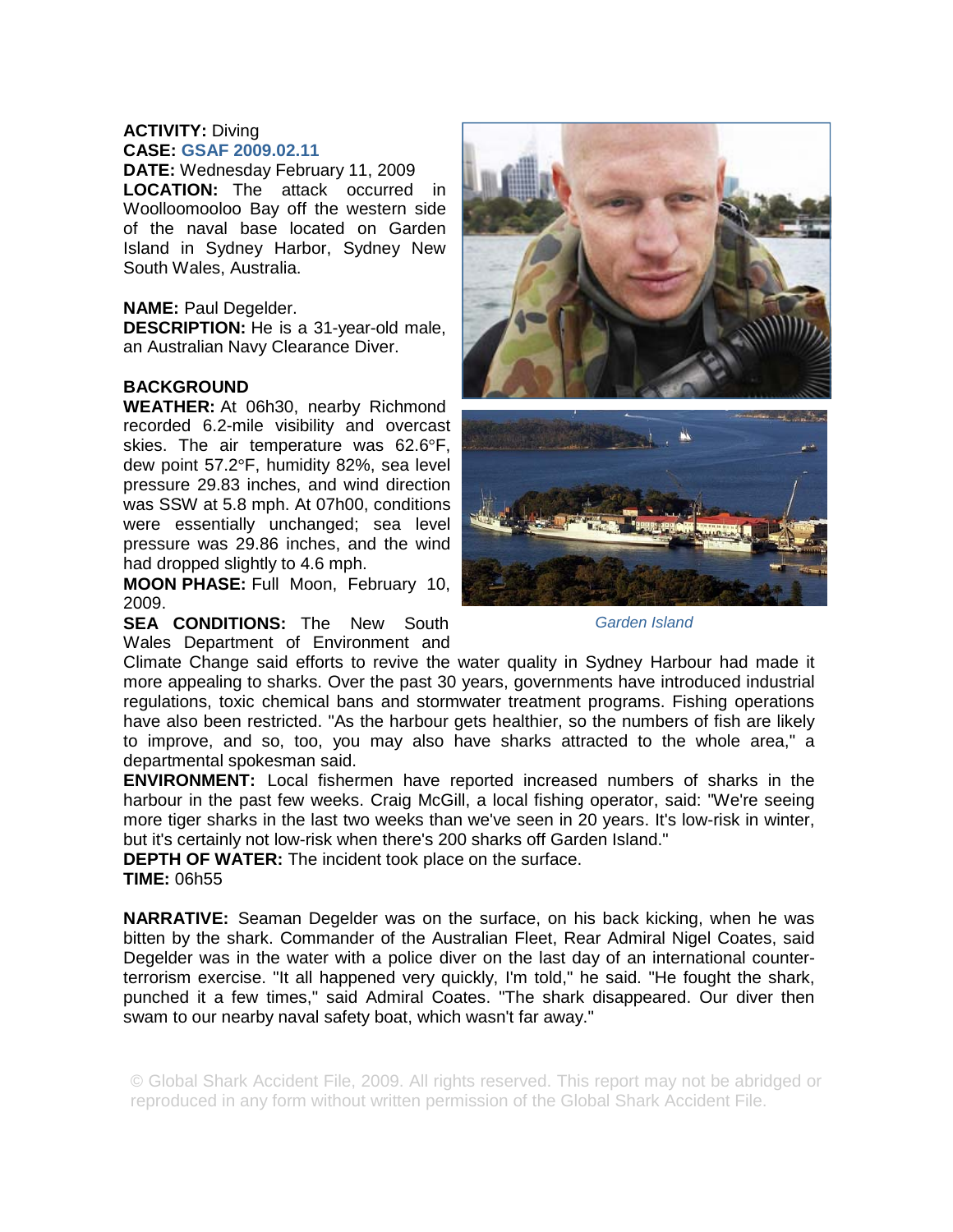**INJURY:** The patient sustained severe injuries to his right hand, buttocks and right thigh down to his knee. He sustained a very large posterior right thigh defect (20 cm x 35 cm). All the muscles of the posterior compartment were absent. The superficial femoral artery and femoral vein were exposed, but intact. The profunda femoris artery was intact, but several large branches had been avulsed. The sciatic nerve was absent over a 22-cm length. The right hand had been almost completely amputated at the level of the distal radio-ulnar joint. Only two crushed digits remained joined the forearm by a bridge of dorsal skin.

**FIRST AID:** "The people on the safety boat got him into the boat, they administered first aid, rang 000 and got him ashore for the short trip by ambulance and up to St Vincent's as fast as they could," said Admiral Coates. First



aid consisted of pressure dressings to wounds on his right hand and right thigh. Ambulance officers applied a broad tourniquet to the right thigh and reinforced the dressings. They said that despite the severity of his wounds, Able Seaman Degelder was conscious and in "good humour".

**TREATMENT:** When the patient arrived by ambulance at St Vincent's Hospital Emergency Department at about 07h00 he was in a critical condition. A primary survey was completed and a code crimson protocol was activated. He was transferred directly to the operating suite. After haemostasis had been achieved, the wound on his right thigh was thoroughly irrigated and packed with iodine-soaked sponges. An amputation, 3 cm proximal to the right wrist, was performed, with direct closure of skin flaps over the stump. Empirical antimicrobial therapy of 1 g ceftriaxone, 240 mg gentamicin and 500 mg metronidazole was administered introperatively.

Post-operatively, the patient was transferred to the intensive care unit where he remained sedated and intubated. Regular doses of intravenous ciprofloxacin 400 mg twice daily and tazocin (piperacillin/tazobactam) 4.5 g three times a day were commenced.

On the following day the patient was returned to the operating theatre for a change of dressing and a further washout and debridement of the thigh.

Due to the large segmental sciatic nerve defect and absence of the entire posterior muscle compartment of the thigh, a right above-knee amputation was planned. The surgery took place on day 7 post-injury. To reconstruct the large defect over the posterior thigh, the lower leg skin and muscles were filleted on the popliteal, peroneal and tibial vessels. In order to achieve this, the foot was first amputated through the ankle joint. The tibia and fibula were carefully dissected away from the soft tissues preserving the vessels. The femur was divided proximal to the femoral condyles. The flap of tissue was then inset into the defect over two large caliber suction drains.

At 3 weeks post-operatively, the wounds were clean and healing well. At this time the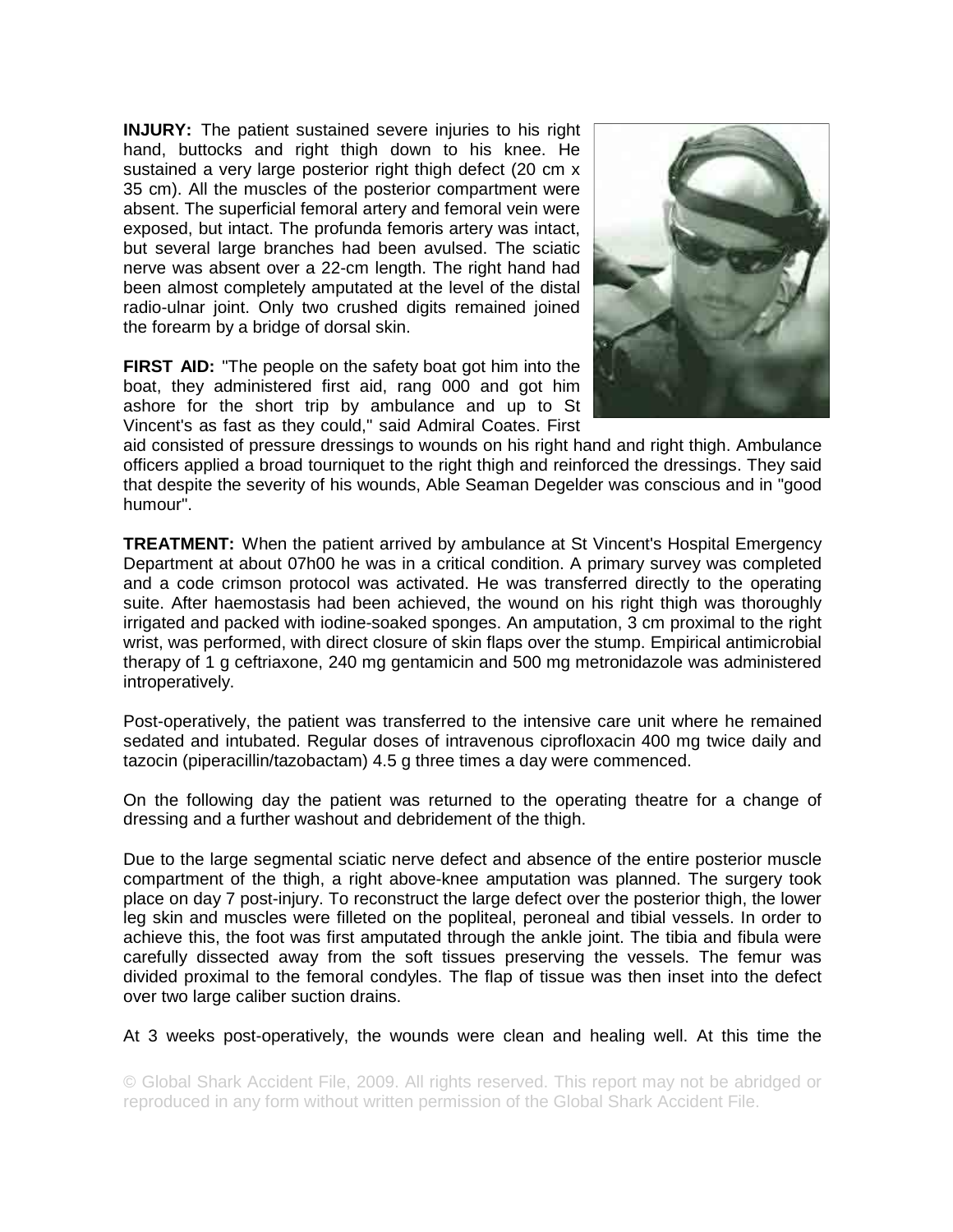surgical drains were removed. Moulding dressings for both forearm and leg stumps were commenced in preparation for fitting of prostheses.

**SPECIES:** "The patient said he saw something big and grey underneath him just before the attack," an ambulance spokesman said. Dr. Vic Peddemors, a forensic investigator of shark attacks in New South Wales, determined the incident involved a bull shark approximately 2.7 metres in length.

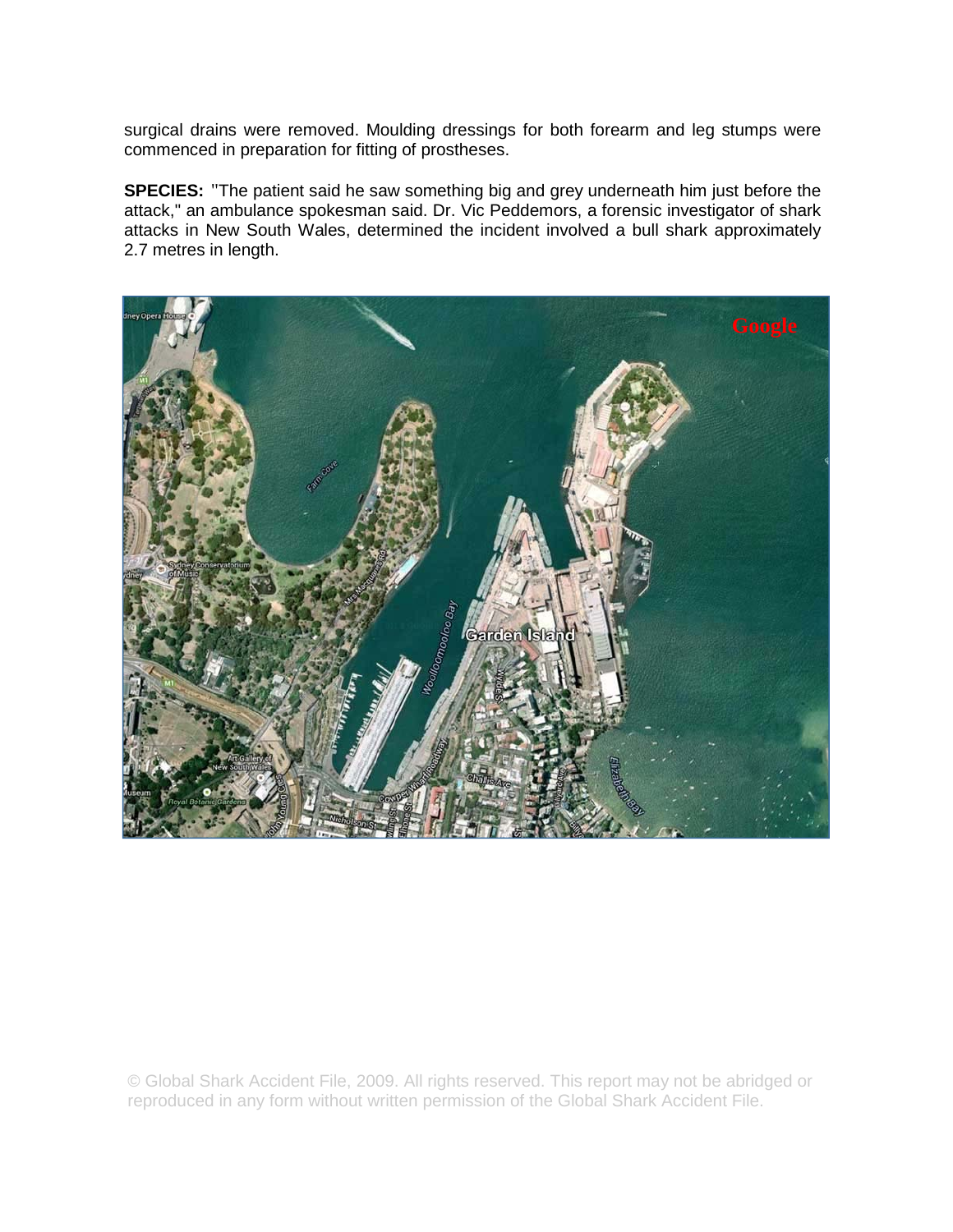## **Navy hunts shark that attacked diver in Sydney Harbour**

THE sailor savaged by a shark in Sydney Harbour has been named as Able Seaman Clearance Diver Paul Degelder.

The 31-year-old lost one hand and part of a leg in the incident shortly before 7am (AEDT) at the navy base near the iconic Harrys Cafe de Wheels at Woolloomooloo.

Seaman Degelder - of the Royal Australian navy's Clearance Diving Team 1, based at *HMAS Waterhen* at Waverton in Sydney's north was carrying out an anti-terrorism exercise off the *HMAS Darwin* docked at Garden Island at the time. The divers involved in the incident could not identify the species or size of the shark - but it is believed to have been a bull shark.

"The attack occurred very quickly," Australian Fleet Commander Rear Admiral Nigel Coates said. "The shark attacked the diver (and) our diver punched the shark, I believe, a couple of times. The shark then disappeared very quickly it was all over, I'm told, in a few seconds."



Admiral Coates told how Seaman Degelders fought off the shark. "He was with a police diver, I understand, at the time because the exercise included police divers. The attack occurred on the surface,'" he said. "He fought off the shark. He hit the shark a few times, as I understand it, and then swam a couple of metres to the safety boat which was obviously nearby. "The safety boat people got him on board, applied first aid, rang triple-0, got him to the ambulance and up to the hospital."

Seaman Degelders was taken to St Vincent's Hospital, where a spokesman at 11am (AEDT) said he had undergone surgery and was now in intensive care in a serious but stable condition. "He's improved a little bit," the spokesman said. "He's out of surgery and he's in recovery."

Admiral Coates said it was the first time he had heard of a navy diver being injured in such an incident.

Since February 2, the Navy has been conducting its Kondari Trial to test new technologies designed to protect Australia's ports, naval bases and ships from water attacks. The trials include detecting divers with SONAR equipment and using remotely operated underwater vehicles to inspect the hulls of ships, as well as piers and surrounding sea beds.

But those operations have been called off following the attack. "We have suspended our diving activities over this exercise until further notice," Admiral Coates said. "I understand there are boats out looking for the shark."

The last shark attack in Sydney Harbour was at Athol Bay, near Taronga Zoo, in 2000, and the last fatal shark attack in the Harbour occurred in 1963 when Martha Hathaway was killed by a bull shark at Middle Harbour.

**SOURCE:** February 11, 2009**;** http://www.news.com.au/story/0,27574,25038959-421,00.html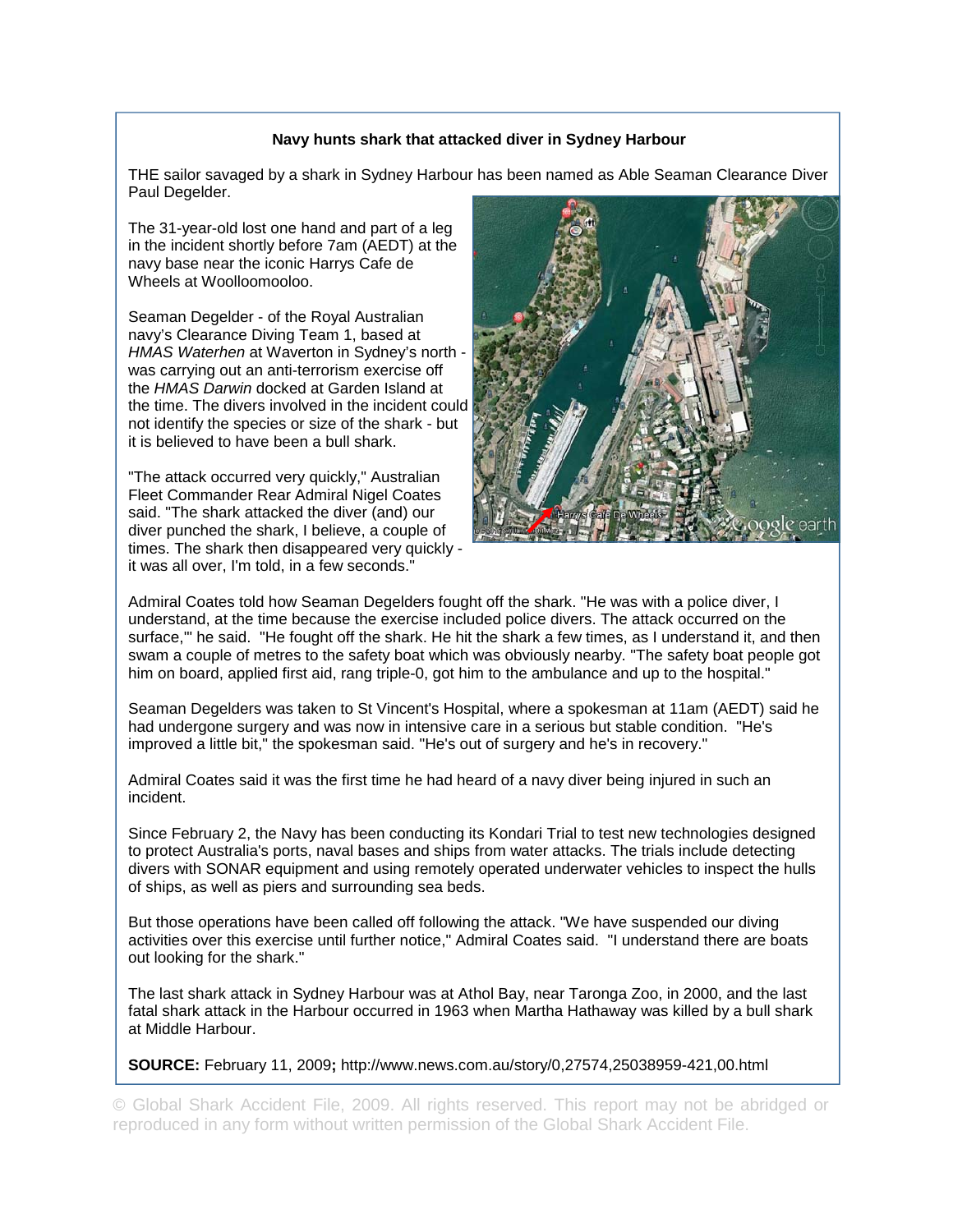### **Navy man attacked by shark loses right hand**

PAUL DE GELDER was on the surface of the water, on his back kicking, when the shark attacked.

The police diver with Able Seaman de Gelder, 31, was doing the same counter-terrorism exercise at Woolloomooloo Bay in Sydney Harbour on Wednesday when he heard screams.

Detective Inspector Glenn Finnis from NSW Police Marine Area Command said such an attack was a concern but it would not deter police divers from using the harbour. He said police divers carried sonar devices but the shark was not detected.

Able Seaman de Gelder has lost his right hand above the wrist and may lose his right leg but was in "high spirits", his family said.

His brother, Travis, 29, said Able Seaman de Gelder was coping "very well mentally" and was "a very strong person".

"The family are very relieved that Paul is alive," he said. "He had some pretty serious injuries … He's handling it quite well at the moment. The medical staff have been fantastic.

"He loves diving; it's a big part of his life. This will come as quite a shock to him."

The shark biologist for the NSW Department of Primary Industries, Vic Peddemors, said it was too early to know the type or the size of the shark that bit Able Seaman de Gelder, as the diver had not yet spoken to him. But the severity of the injures meant it was probably a large one.

"There's really only three species that would consider biting a human - that would be the bull shark, the tiger shark and the great white, so the likelihood is that it would be one of those three," Dr Peddemors said.

Able Seaman Gelder was in intensive care last night, in a serious but stable condition, a spokesman for St Vincent's Hospital said. He underwent a second operation yesterday.

The Sydney Harbour Swim Classic will go ahead next month despite the attack.

**SOURCE:** Peter Hawkins and Dylan Welch, Sydney Morning Herald, February 13, 2009; http://www.smh.com.au/national/navy-man-attacked-by-shark-loses-right-hand-20090212- 85zi.html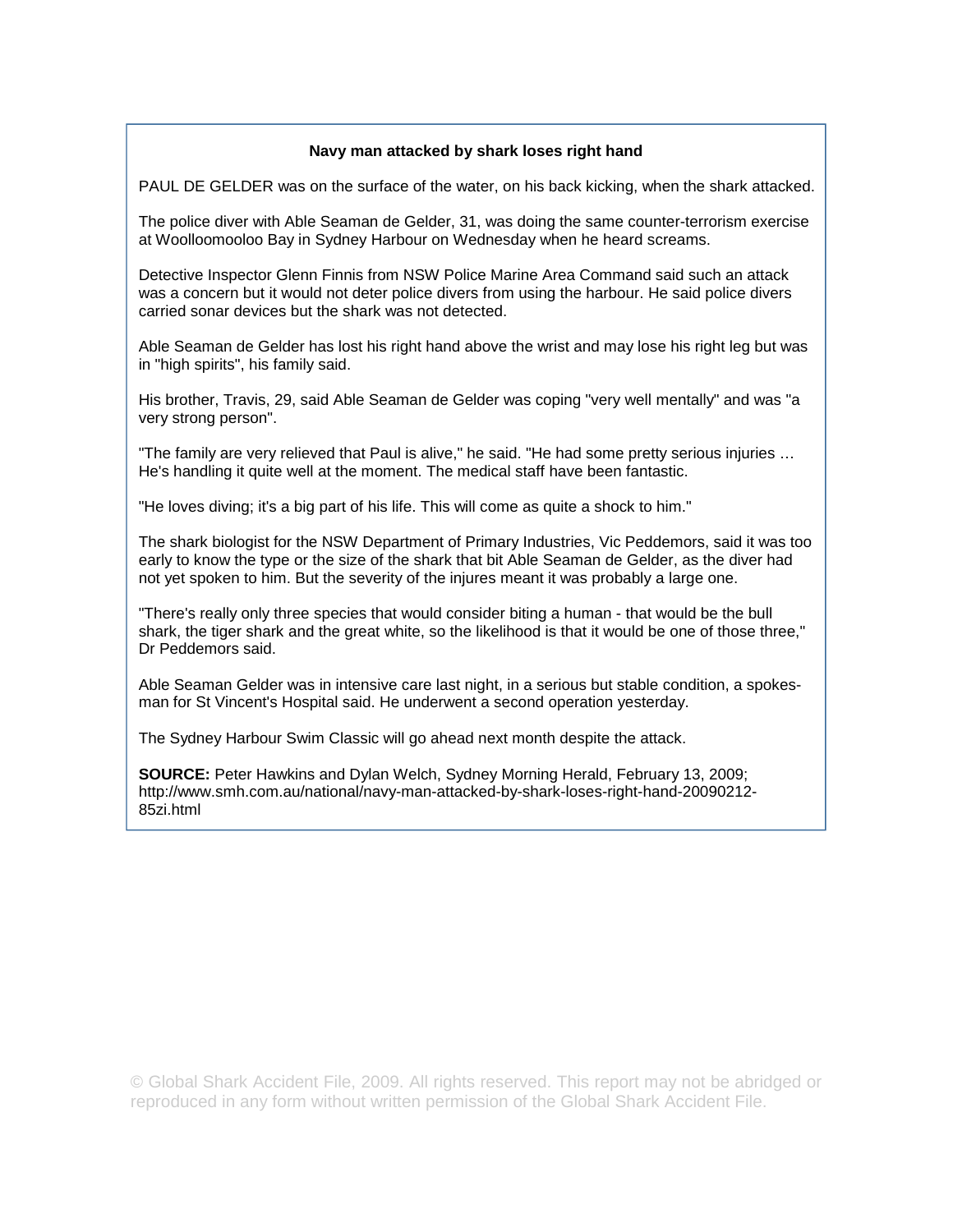## **Bull shark which attacked Navy diver 'size of small sedan'**

**A BULL shark "the size of a small sedan" was responsible for the attack on a navy diver in Sydney Harbour last week, it was revealed today.** 

NSW Department of Primary Industries shark attack investigators have identified a 2.7m long bull shark as responsible for the attack on Paul de Gelder after examining his shredded wetsuit.

"This kind of shark loves murky water, and is particularly active around dawn - the time of the attack," Primary Industries minister Ian Macdonald said.

He said the shark was "the size of a small sedan",

The shark mauled de Gelder, 31, as he swam on the surface near Garden Island with a NSW police diver during an anti-terrorism training exercise about 7am last Wednesday.

The radius of bite wounds can indicate the size of a shark, and tooth marks help indicate the species involved in an attack.

Bull sharks have been reponsible for eight fatal attacks in Sydney Harbour alone since 1900, and are suspected of at least a dozen more attacks which killed or injured swimmers in the harbour, according to the Australian Shark Attack File.

All the fatal bull shark attacks were unprovoked according to the file, and all but one were on swimmers.

Investigators are still trying to determine what shark attacked a surfer at Bondi a day after de Gelder's mauling.

**SOURCE:** Malcolm Holland, Daily Telegraph, February 18, 2009, http://www.news.com.au/dailytelegraph/story/0,22049,25072973-5015643,00.html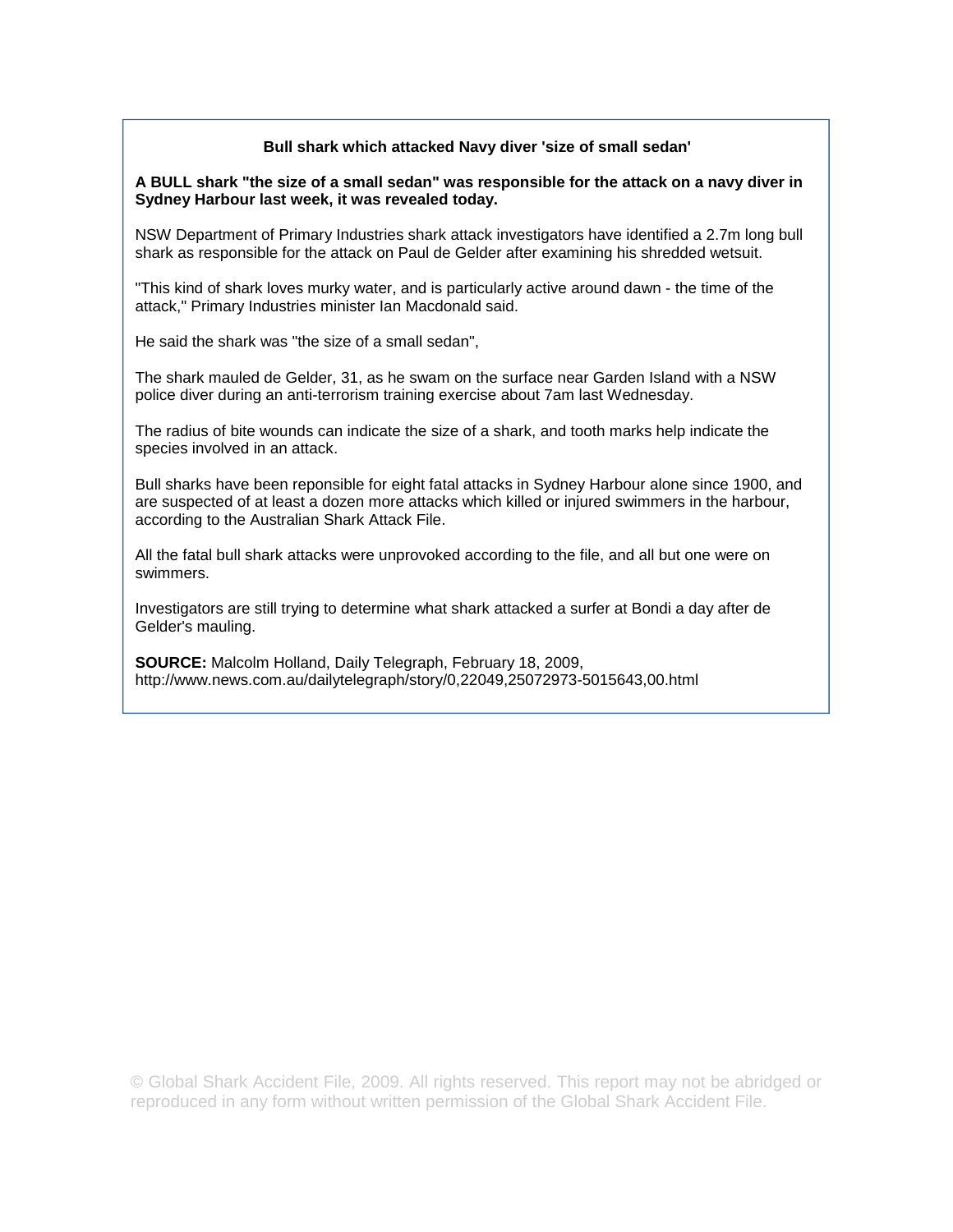# **Navy diver Paul de Gelder loses leg after shark attack in Syndey Harbour**

## *THE elite navy diver who lost his hand when he was mauled by a shark in Sydney Harbour last week underwent surgery yesterday to have his right leg amputated.*

But despite what appear to be career-ending injuries, Able Seaman Paul de Gelder, 31, has vowed to get back in the water. "I'm looking forward to rebuilding my life and taking on the new challenges I have to face. Ultimately, I would like to return to what I love -- navy diving," he said in a statement released by the Department of Defence.

The diver was savaged by a 2.7m bull shark while he was conducting anti-terrorism exercises in Woolloomooloo Bay. A day later, a 33-year-old surfer, Glen Orgias, was savaged by a shark at Bondi Beach.

Able Seaman de Gelder yesterday paid tribute to the people who saved his life and offered him support since the attack. "The past week has been quite an overwhelming experience and without certain people I definitely wouldn't be alive today," he said.

"I'd like to thank a couple of heroes: Leading Seaman Clearance Diver Jeremy Thomas, Able Seaman Clearance Diver Ryan Dart and Seaman Clearance Diver Arthur McLachlin, my colleagues and good mates who pulled me out of the water and saved me. I'd also like to thank the paramedics who got me to the hospital within an inch of my life and, finally, I must express my deepest gratitude to the fantastic doctors and staff at St Vincent's emergency, ICU and Navy Ward."

**SOURCE:** Jared Owens, The Australian, February 19, 2009, http://www.theaustralian.news.com.au/story/0,25197,25075692-5006784,00.html

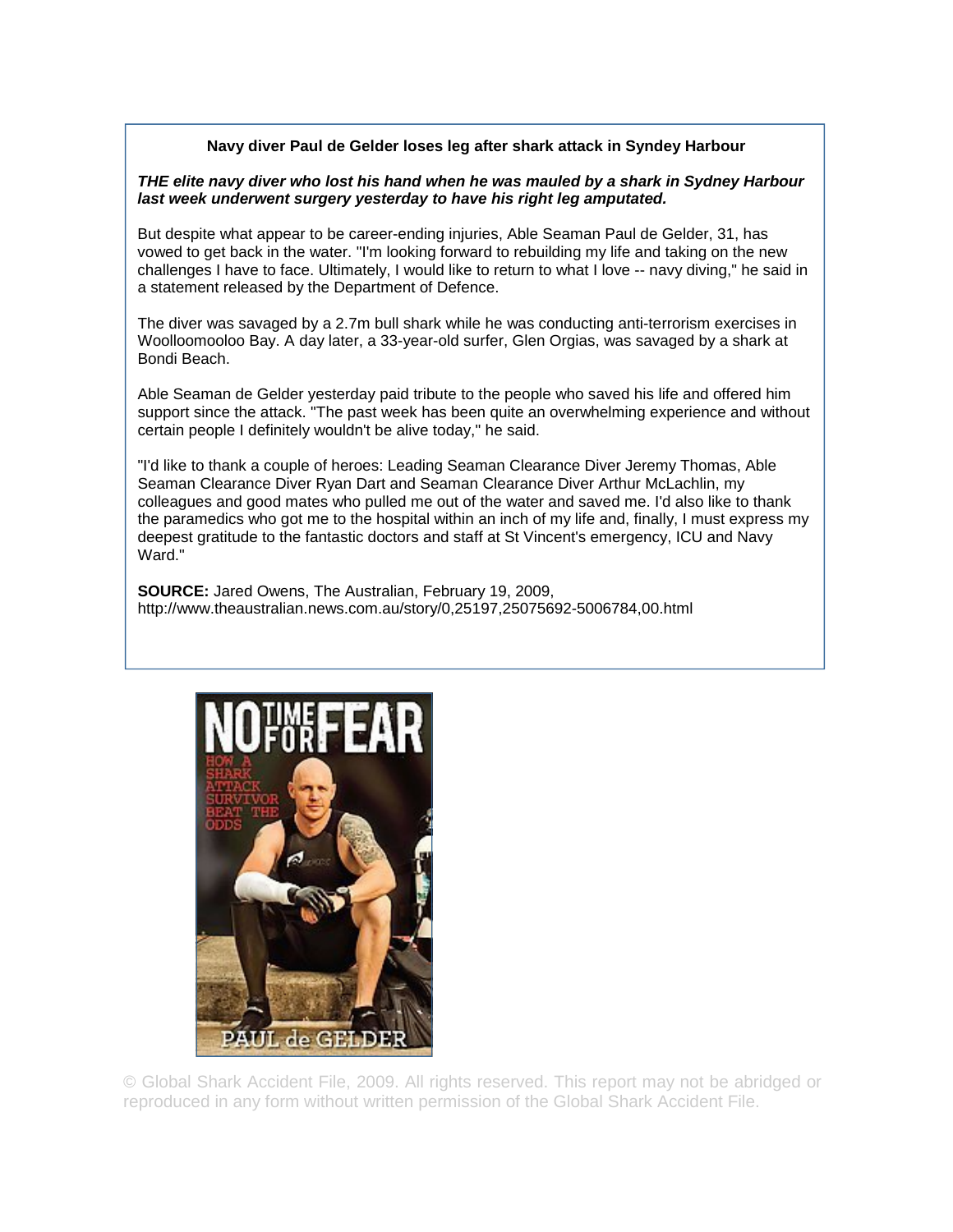#### **Jaws give science the clues to identify culprits**

#### **GREAT gaping wounds, shredded wetsuits and the splintered fibreglass of smashed surfboards are Vic Peddemors' speciality.**

He is the Gil Grissom of shark attacks, the head of, for want of a better description, shark attack CSI in NSW. It's his job to examine the evidence to discover which species is responsible for a shark mauling and he has been busy this past week or two.

Mr Peddemors' office in a Department of Primary Industries fisheries research centre at Port Hacking in Sydney's south is lined with the tools of his trade. Along with the computer and filing cabinets are shark jaws - and lots of them. On his computer screen is a photo of the jagged tears in the leg of the wetsuit which navy diver Paul de Gelder was wearing when he was attacked near Garden Island about 7am on a gloomy morning last week. Placed beside the ripped black neoprene are the jaws of a 2.8m bull shark. The slices and cuts in the wetsuit align almost perfectly with the triangular razor blades which are a bull shark's



*Dr. Vic Peddemors* 

upper teeth. The curve of the cuts in the wetsuit match the jaw's size. The gaps between teeth match too.

# **Culprit found.**

Mr Peddemors believes it was a bull shark of about 2.7m. He thinks the shark came from the side, almost perpendicular to the diver and slightly below him when it struck.

The jaws explain why doctors had to amputate Able Seaman de Gelder's hand and then his leg on Wednesday. "The configuration of their teeth and the way bull sharks bite leaves very nasty, messy wounds which can be hard to repair," Mr Peddemors, 48, who moved from South Africa a year ago, said.

Without access to a surfboard or a torn wetsuit, or marks on a diver's weight belt, Mr Peddemors' task is more gruesome. "After the police or lifeguards have contacted us to tell of an attack, I'll immediately call the hospital and ask for photos of the injuries to be taken," he said. Investigating dozens of attacks has left him able to ignore the gore and simply concentrate on the forensic examination of a wound, matching flayed flesh to his collection of jaws. All the jaws come from sharks caught in the shark nets rotated between the beaches along the coast from Newcastle through Sydney to Wollongong.

Mr Peddemors said he was not affected by the more horrific aspects of his job. "You have to concentrate on the clues, not the blood. In South Africa I had to deal with bodies. I haven't had to deal with a body from an attack in NSW yet," he said. He will send reports to the victims as it helps them deal with their anguish.

**SOURCE:** Malcolm Holland, Daily Telegraph, February 20, 2009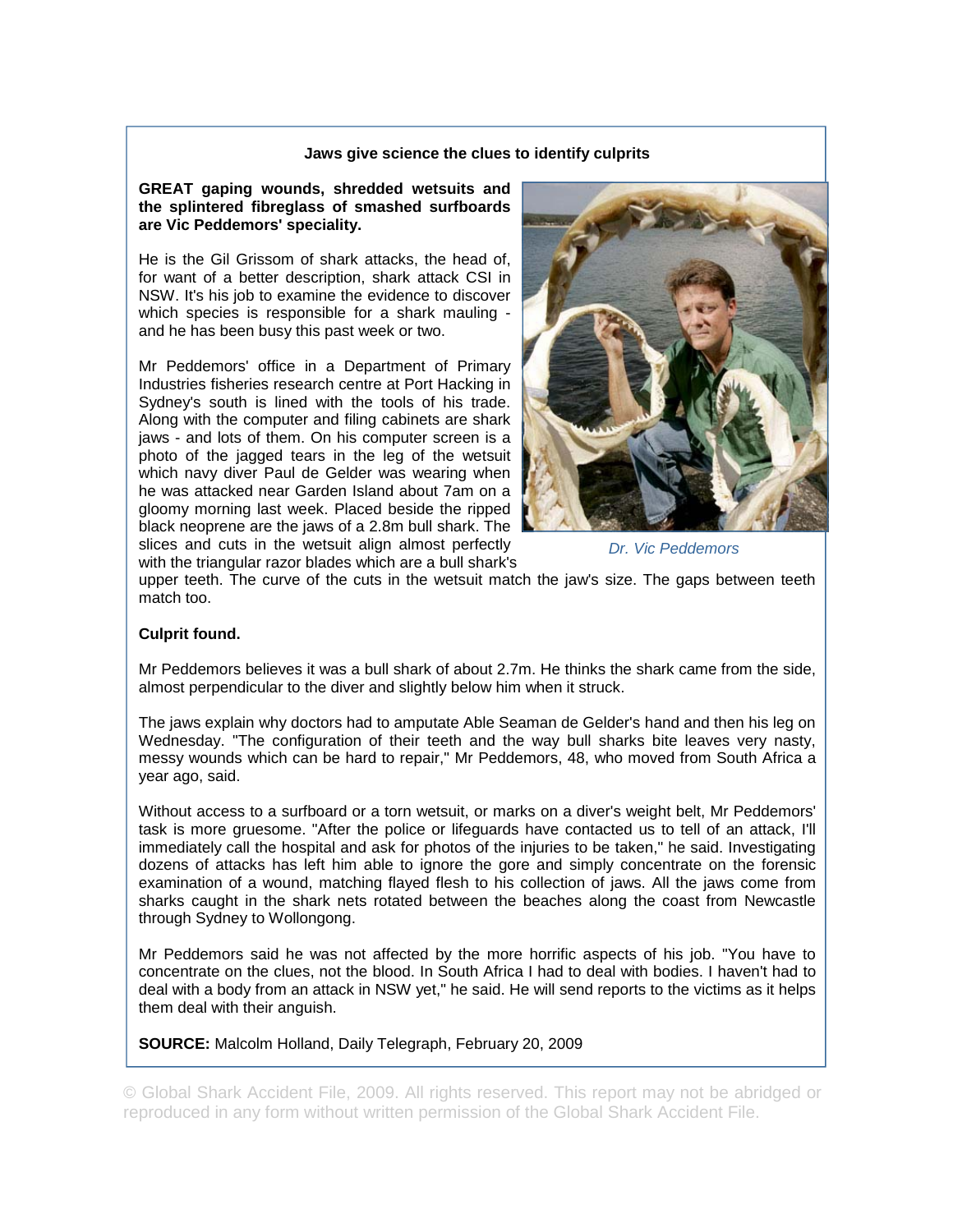

*Fighting back: Paul does pull-ups in his hospital bed during his initial recovery.* 

### **Paul de Gelder recounts the horror of his shark attack ordeal**

I FELT an almighty whack on the leg. I didn't think too much of it at first. It didn't hurt.

Half a second later I turned over, looked down to check my leg and saw the huge grey head of a bull shark, one of nature's most aggressive man-eaters. What's more, I could see the upper row of its teeth across my leg. Its lip was pulled back and its mouth looked enormous. We must have stared at each other for about three seconds but as soon as I recovered from the shock, I started fighting for my life.

I couldn't seem to move my arm. It was pinned down by my side. I hadn't realised my hand was also in its mouth. I tried to stab it in the eyeball with my other hand. I tried to push its nose, but my hand just slid off, like pushing a slippery concrete wall. I pulled back my left arm and punched the shark as hard as I could on the nose.

It started shaking me like a dog would a rag doll. The shark pulled me down under the water, continuing to shake me. The second time I went under I could only see bubbles in front of my face.

I no longer felt any pain. I couldn't do anything. I was totally helpless. Everything was quiet. There was just a deep silence. And then, just as suddenly, the shark was gone.

His injuries were horrific. The shark had been eating him alive. Doctors amputated Able Seaman de Gelder's right forearm and leg and then came the biggest battle of all: learning to live, walk and work again.

After two months in hospital, he went home. I went into my bedroom, sat down on the bed, put my head down and just bawled my eyes out. It's the only time, apart from straight after the operation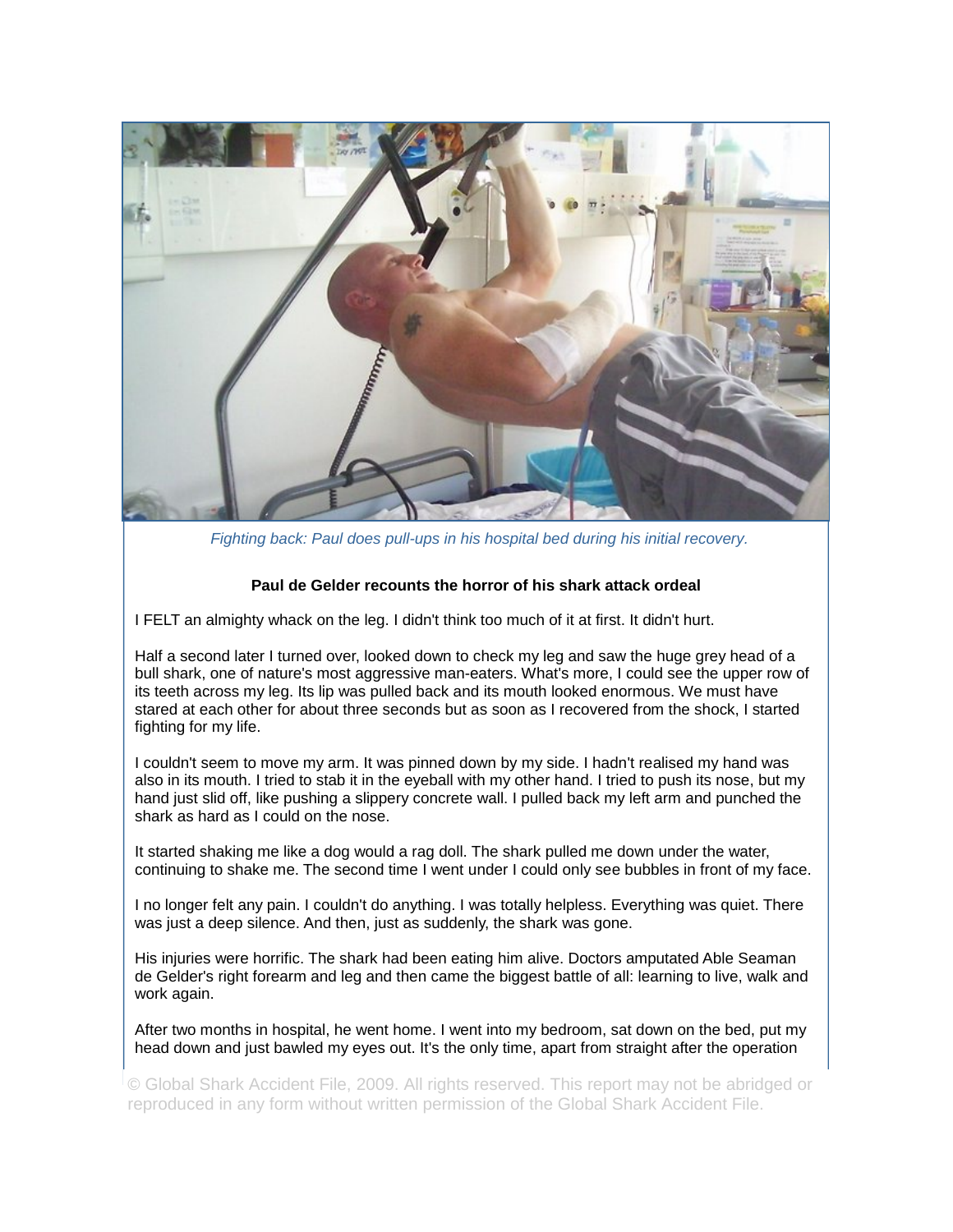when I was in so much pain, that I really cried.

I was just so overwhelmed. It hit me that this was now my life missing a leg, missing a hand. I was literally half the man I'd been and I wished that I'd died. At least then I wouldn't have had to go through this torture.

I couldn't take it; it was too huge a concept that I'd live the rest of my life like this. How would I drive or dive or do any of the crazy stuff I did before that I felt had made life worth living? There just didn't seem to be anything left for me; my life as I knew it seemed finished. It was a defeatist attitude and I hated myself for it.

Previously, anything was possible and now everything seemed impossible. But eventually I ran out of tears and, you know what? Nothing had changed. I realised that I could lie there, crying and sooking until the end of my days, but I'd still be sans limbs when it was all over. I'd still be hurting, I'd still be struggling and, since suicide was out of the question, I'd still be alive. So I asked myself again, What the f--- am I going to do now?

I knew struggle and I knew pain they'd been close personal friends at many times throughout my life but now I no longer had any fear of death. In some ways that liberated me. I was free of the constraints that are imposed on us by holding tightly to our mortal coil. And that's how I decided to take it all on myself. I would do my own rehab, I vowed, take myself off the medication, get myself fit and strong mentally and physically. To hell with dwelling on the negative aspects.

Negativity is a vacuum in which nothing else can exist. It has no usefulness, and I decided to ban it from my life. I had no fear of failure because, if I wanted something enough, I'd bite into it and hold on like a rottweiler at a dog fight until it was accomplished. I'd do all that I possibly could not to fail.

Life was tough so all I had to do, I told myself, was to be tougher. That was easy to say but harder to do.

When I emerged from that little breakdown, (my then-girlfriend) Kim (Elliott) looked worried, but I reassured her: 'I'll get used to it, I'm fine, I'm fine.' Of course, I wasn't really fine. I felt like my old life had vanished and what was left had been turned upside down and inside out.

But after feeling sorry for myself for a bit, I was determined to just get on with it and make the best of it all.

I'm determined to do everything myself and only if I really can't do something will I ask for help. I don't like anyone making a fuss. I'd always rather find another way of doing something than give up.

I learnt to hold my toothbrush in the inside of my right elbow while I put toothpaste on. At dinner I'd apologise for my caveman technique as I'd stab a piece of meat with my fork, hold it up in front of me and bite chunks out of it rather than ever having someone cut up food for me as though I were an invalid or a child.

It's hard to hop around with a bowl of breakfast cereal and juice so I'd often have breakfast standing in the kitchen instead. And with grocery shopping, it was easier to do it online.

I started off my rehab at what I thought was an easy pace. I trained every day as hard as I could and, in between my appointments with doctors and therapists, found ways of taking back my life. I had small goals that I constantly updated: do this exercise, walk that far, climb those steps, get up earlier, eat more, focus.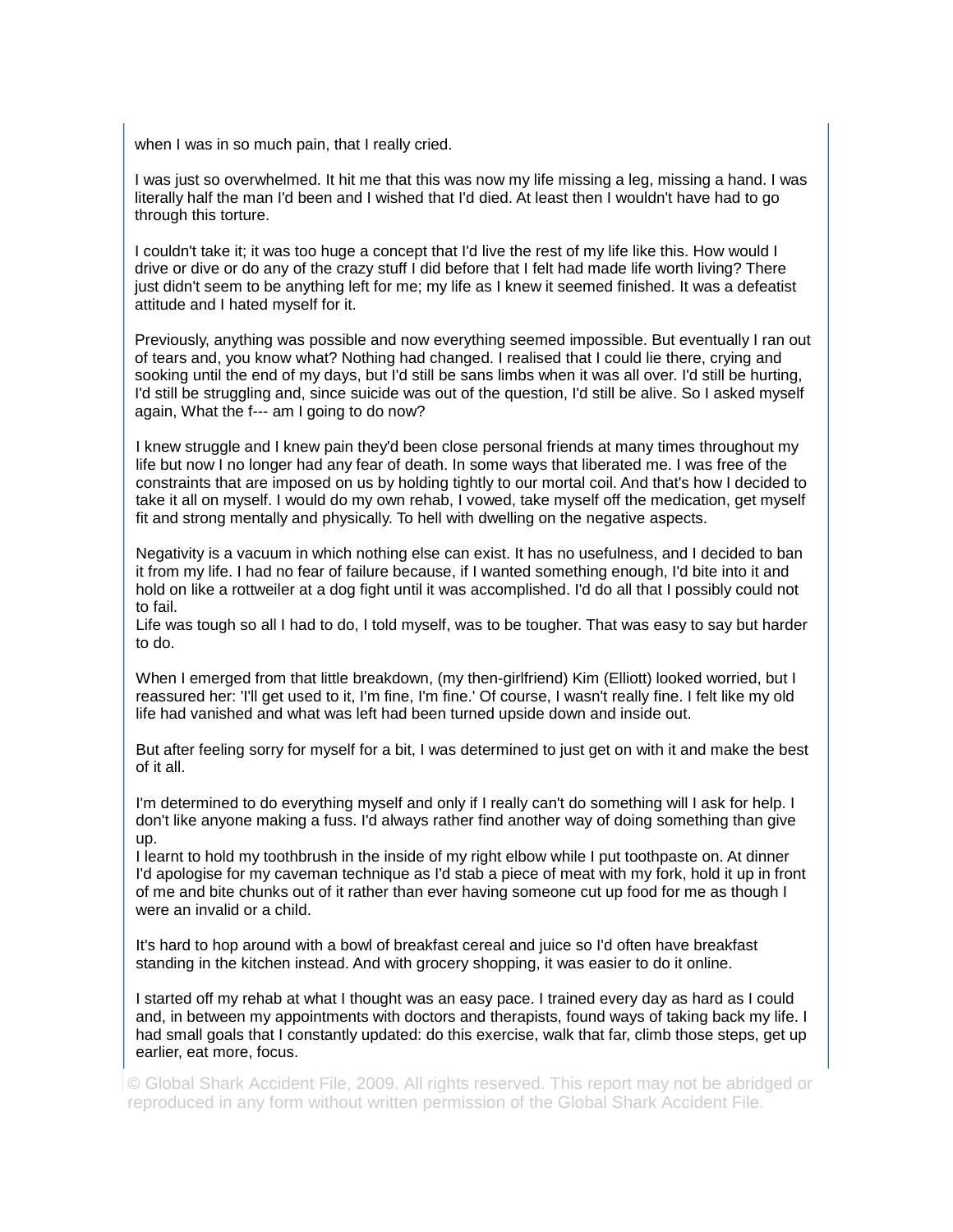I focused on what I needed, what I wanted and how to do it. Did I need to be functional? No, I needed to be better than functional.

If I was going to be regarded as fit to perform my duties at work and live in the manner that I enjoyed, then I needed to be better than I was and, quite frankly, better than most people around me. I needed to work twice as hard to do things that others could do simply so I needed to practise three times harder to make it look effortless. Train hard, fight easy echoed in my head. Some days I failed. Some mornings I just couldn't bear to drag my arse out of bed and hop around the house, or, later, to put on my prosthetic leg and face the world.

A world I knew would stare and ogle and whisper to their friends: Check that guy out! I just couldn't do it. So I'd lie there and try to get back to sleep with the phantom pains gnawing away at me and my back aching. I'd feel guilty and depressed and sorry for myself all at once.

Then I'd hear a whisper, just quiet at first: That weight's not going to lift itself. And then a little bit louder, Dry your eyes, princess. Then louder still, I'm not here to f--- spiders. And then even louder, Build a bridge and get over it! And, finally, almost screaming, ringing in my ears until I almost yelled it out loud to myself, Harden the f--- up! Being weak was for everyone else, anyone else. I was a f------ soldier and I'd better bloody well act like it. And off I'd go. But in truth I was still in a pretty bad way. I was still smashing a lot of drugs: Temazepam for sleep; OxyContin and Endone, which are morphine derivatives and often referred to as hippie heroin; Epilim, an antiepilepsy drug to manage the nerve pain I had but which, in fact, did nothing; and antibiotics. I felt like I was in a fantasy land half the time and I hated that, so I started cutting the painkiller dosage back. I felt like I had an enemy to fight but I couldn't fight it if I couldn't focus. I needed to be completely aware of my situation in order to know where to start my recovery and regain my life. But night-time was the worst, and that's when I needed the painkillers just to get to sleep. Sometimes I'd lie in bed for hours, rocking from side to side, close to tears with the frustration of it all.

There were the simplest of things, like sleeping or walking, that I felt I couldn't accomplish. So how the hell was I ever going to drive or do anything that required complicated motor movements? Eventually the drugs would kick in and I'd be granted dreamless, painless bliss.

There are times, of course, when I curse the shark that, in just a few mad seconds, completely altered the course of my life.

But then if it hadn't been a shark, it might have been that dog who mauled me when I was younger, any one of my many motorbike crashes, a stray bullet in the army or, with clearance divers now deployed in Afghanistan to dispose of Improvised Explosive Devices and unexploded ordnances, any incendiary device.

I've seen in others, and learnt myself, that the human body can endure more and perform better than we might ever give it credit for.

But it's not the body working alone. The body is just the nail being driven in. The mind is the hammer, the driving force that will push a person far beyond their own expectations and on to success.

I think what stops other people is that they fear the act instead of focusing on the outcome. Life is here to be lived. And with the right attitude and willingness to deal with the hurdles, it can be bloody awesome.

Extract from *No Time For Fear* by Paul de Gelder. Published by Michael Joseph (imprint of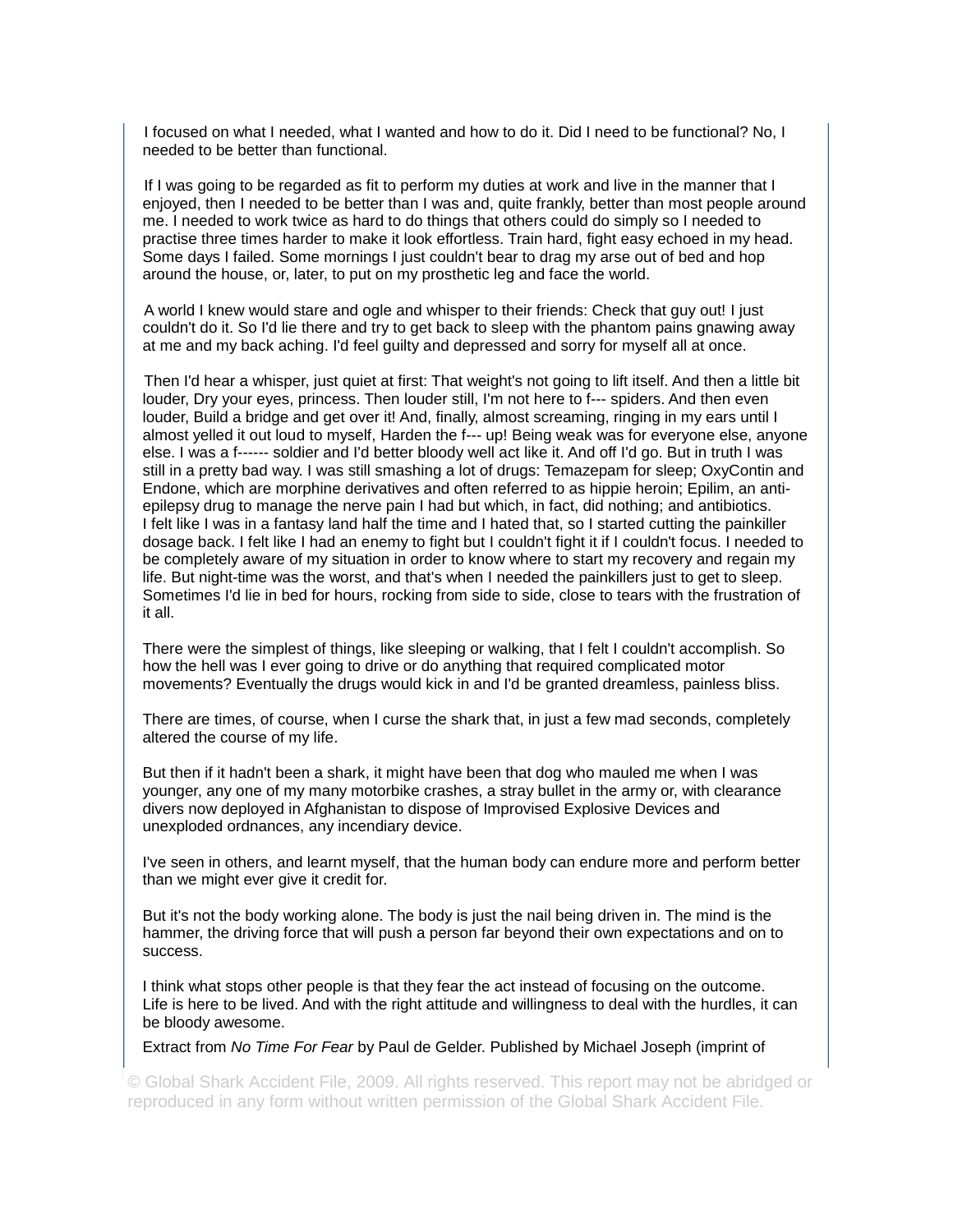Penguin Books), April 18, \$29.95.

**SOURCE:** Courier Mail, http://www.couriermail.com.au/news/paul-de-gelder-recounts-thehorror-of-his-shark-attack-ordeal/story-e6freon6-1226040237706



*Shark attack on Navy Clearance Diver Footage of Navy Clearance Diver Paul de Gelder being attacked by a Bull shark in Sydney Harbour 2009*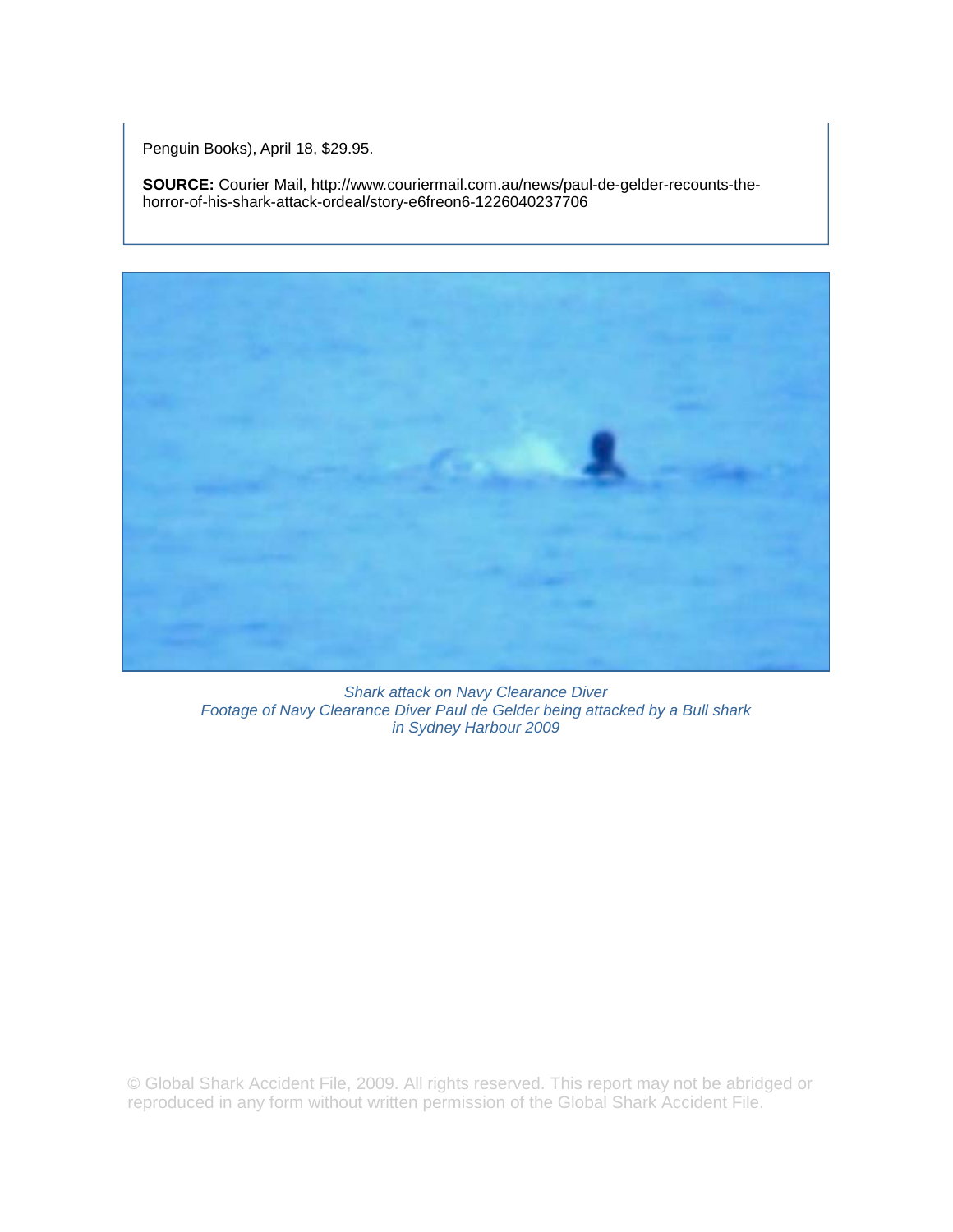## **Swimmers shared Sydney Harbour with seven deadly sharks**

Swimmers who swam in Sydney Harbour will be unnerved by the news that they were sharing the water with seven dangerous bull sharks.

A study has revealed that the seven male sharks were lurking silently beneath the water while tens of thousands of revellers cooled off in temperatures of 30C on Australia Day, the busiest day of the year.The bull sharks, which have been known to attack swimmers in Sydney Harbour, were among 16 fitted with monitoring devices by government scientists in a bid to find out which parts of the waterway they like to congregate in.

Sharks were, however, found throughout the harbour, from the heads in the east to Balmoral in the north and Concord in the west. All of the tagged sharks measured more than 6.5ft long but there were no sightings on that day, said a report in the Telegraph.

One 9ft long bull shark covered 22 miles during the day, visiting several busy spots where hundreds of people were enjoying a dip.

According to government scientists, the news is proof that sharks and humans can co-exist safely in the harbour.

"One could argue that bull sharks may not be the voracious predator we once thought," Dr Amy Smoothey told the Sydney Daily Telegraph.

The sharks were fitted with tags after Paul de Gelder, a Navy diver, lost a leg and hand in a shark attack in 2009 during a training exercise. It was the first shark attack in the harbour for nine years.

**SOURCE:** Kathryn Liston, Aug 26, 2011, http://travel.aol.co.uk/2011/08/26/swimmers-sharedsydney-harbour-with-seven-deadly-sharks/

### **I Survived A Shark Attack by Paul de Gelder**

Early one summer's morning, I was taking part in an Australian Navy counter-terrorism exercise, swimming on my back through the waters of Sydney Harbor.

All was going smoothly until suddenly I felt something smack me hard on the leg. I rolled over and looked down... straight into the cold black eyes of a massive bull shark, one of the most ferocious predators ever to stalk the world's oceans.

I peered closer through the murky water and could see it had something in its massive jaws between its teeth. My leg. The next five seconds turned my whole life upside down.

Up to that point, I'd been living my dream. As a member of the Navy's elite clearance diving unit our equivalent of the US Navy Seals - I'd travelled the world with the forces, taken part in joint Australia-US military exercises, and spent as much time as I could in my beloved ocean. At 31 years old, I couldn't imagine a more perfect existence.

But then came the shark, and the fight for my life.My first instinct was to slash at the shark's eye, but as soon as I went to raise my right hand, I realized I couldn't; the shark had clamped its jaws over my wrist too. I then tried to jab it in the eye with my left hand, but on the angle it was holding me, I couldn't reach. Instead, I madly lunged to heave its head off me, but that only served to push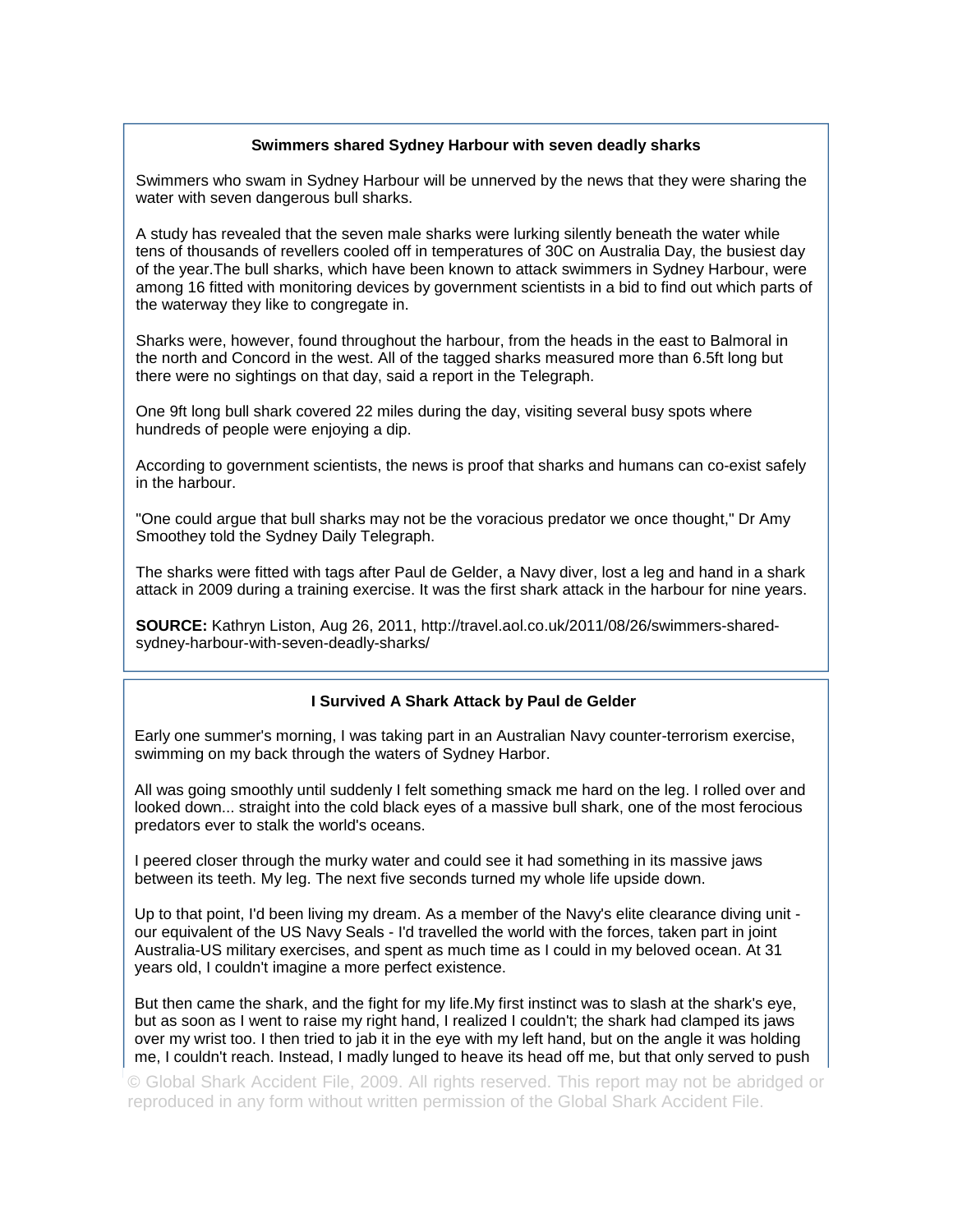the teeth of its lower jaw deeper into my flesh. Finally, summoning every iota of strength I possessed, I punched it on the nose, as hard as I possibly could. Enraged, it started shaking me, its teeth working like a saw on my limbs. That's when the pain started. Then it pulled me under the water, we surfaced, and it pulled me down again, shaking me like a rag doll.

Then, I figured, it must have lost its grip because I was free. I tried to swim away as fast as I could, but looked up and realized my hand was missing. I couldn't feel my leg either. But after what felt like the longest swim of my life, a Navy dinghy arrived and my mates pulled me from the water. They laid me down on the floor of the boat where, technically, I died before they brought me back to life, and then taken straight to hospital, hovering between life and death.

When I finally came round again, I was relieved to see my leg was still there. But not for long. The doctor broke it to me that the shark had taken all the back of my thigh, including the sciatic nerve, the biggest peripheral nerve in the body. As a result, that leg, were I to keep it, would always be useless. If I let him amputate it, however, I could be given a prosthetic, and I could be running again within a year.

I told him to take it and turn me into a Terminator... or at very least, Steve Austin, the Six Million Dollar Man. Clearly the morphine and ketamine painkillers were doing their job and then some. At that point, I realized that I could either curl up in a ball and harp on about my woes and how hard life is, alienate everyone I loved and have a shit life. Or I could brace up, make the very best of what I had left, and build a new life for myself. Put like that, it felt like a no-brainer.

The day after the op to take my leg, the doctor was shocked to come into the ward and discover me doing chin-ups on the bar above my bed with my good arm. I'd also persuaded my friends to bring me in weights, exercise resistance bands and protein powder so I could start training immediately for my recovery. I found taking charge of such a difficult situation, and being immediately proactive, was the best way for me of coping with what had happened. There was no way I was going to be a passive victim.

I learned that my mental recovery was crucial. The most important thing was how I felt about myself. If I was optimistic, and surrounded myself with strong, positive, encouraging people then I convinced myself I'd always find a way of accomplishing things.

Of course, there were tough times. The first day I came out of hospital, it really hit me how much I could no longer do, like put toothpaste on a brush and tie my shoelaces. But instead of worrying about those things, I focussed instead on the things I could do. The stuff you can't do any more? Forget it. Move on to the things you can do and then, later, when you're more prepared, go back and learn to do the stuff you can't, such as learning to write with my left hand.

Besides, I knew it could have been much worse. I could still function to a high degree. There were people out there in the world with much greater problems who had to rely on others to cope. I was comparatively lucky.

One of the biggest challenges was convincing the Navy that I could still do my job. At every stage, I had to prove to them I was capable, and I felt the need often to show I could be twice as capable as some of my colleagues. That was pretty life-affirming too!

But I really wanted to go back into the water. I'd grown up swimming in the ocean and had always loved it. I felt at home there. It was a big part of my life.

Some people asked me if I wasn't afraid that I'd be attacked again by a shark, but I'm not. I'd have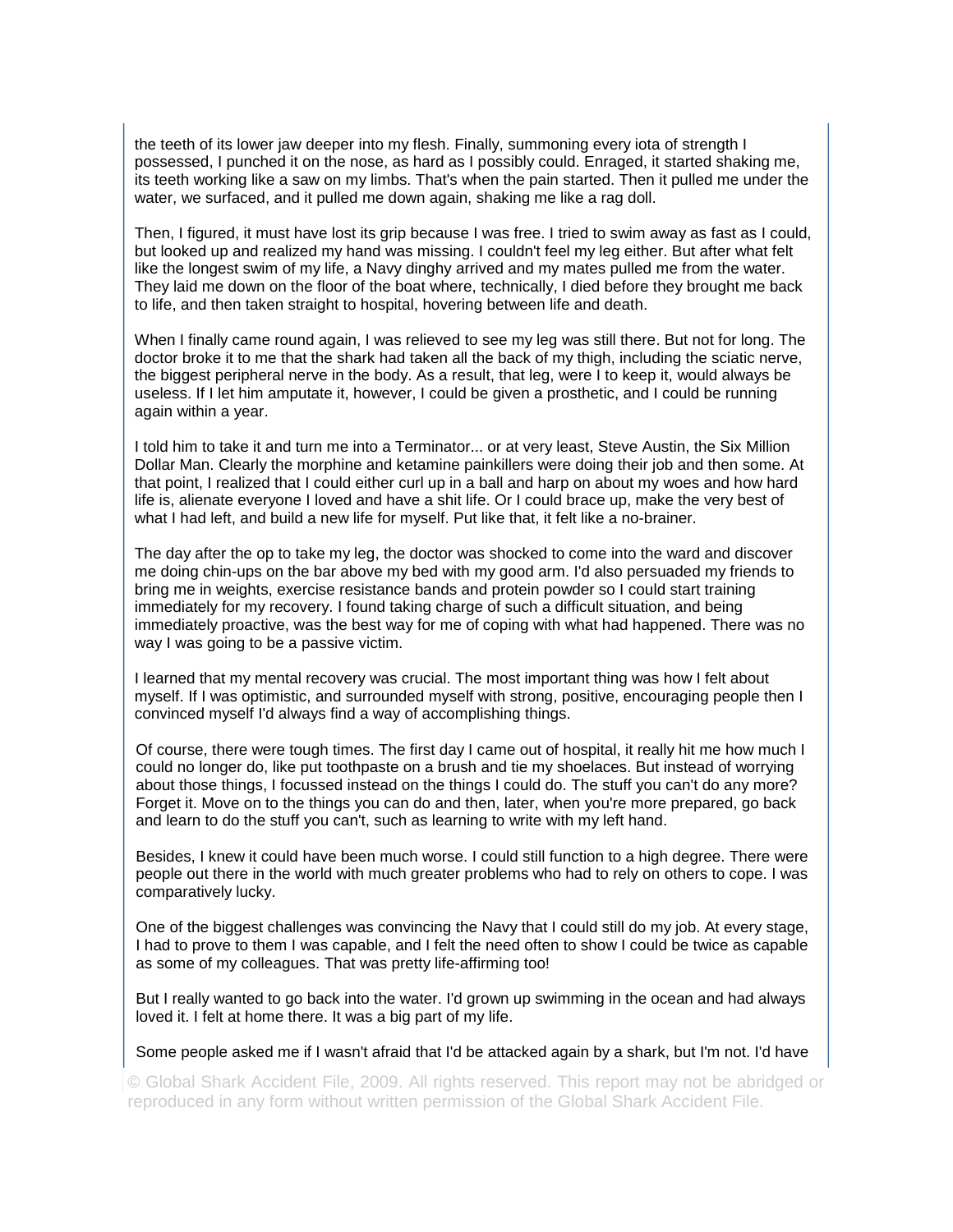to be pretty unlucky to be attacked again, and likely as not the next shark will get a mouthful of a prosthetic. I've even spoken at the United Nations in favour of shark conservation.

Besides, now I know I've faced pretty much the worst that life can throw at me, and survived, and thrived. I know the human body can endure much more than we give it credit for, and with determination and the right attitude you can achieve anything you set your mind to. I'm looking to the future with confidence and optimism.

Paul de Gelder's book, *No Time For Fear: How a shark attack survivor beat the odds* [Penguin, \$22.00], is being released in the US the last week of April.

**SOURCE:** Huffington Post, March 28, 2012, http://www.huffingtonpost.com/paul-de-gelder/authori-survived-a-shark\_b\_1383715.html

### **How Shark-Attack Survivor Got Fitter**

Twenty-four hours after his right leg was amputated, Paul de Gelder went back to exercising.

"The doctor came in and found me doing one-armed chin-ups on the bar in my bed. He was not very happy about it," Mr. de Gelder says.

Paul de Gelder lost his lower leg and forearm as a result of a 2009 shark attack.

Three years ago, Mr. de Gelder, a diver in the Australian navy who lives in Sydney, was testing detection devices for a counterterrorism exercise in Sydney Harbor when a shark seized hold of his right leg. "It started shaking me, took me underwater," he says. He tried to fight the shark off, even delivered a few punches, but even Mr. de Gelder's military training wasn't a match for the shark. After a few seconds, the shark let go and disappeared, allowing Mr. de Gelder to swim to a nearby safety boat.

When he was pulled out of the water, his shipmates saw significant damage. The shark had torn his hamstring and the back of his thigh. His right arm was gone up to the elbow. After a week in the hospital, he made the decision to have his right leg amputated.

While in the hospital, Mr. de Gelder resolved to be as fit and active as ever. During his nine-week stay, family and friends brought weights and tension bands so he could train from bed. Eventually, he was outfitted with prosthetic limbs specially designed for active lifestyles—an X2 leg that cost \$150,000 and an I-LIMB Hand that cost \$60,000.

"Without fitness in my life, it really doesn't seem to be much of a life," says Mr. de Gelder, now 35. "Instead of getting back to where I was, I thought, 'Why don't I be better than what I was?' " Last month, Mr. de Gelder transferred from full-time service as a dive instructor to a reserve status so he could promote his book, "No Time for Fear," and deliver motivational speeches.

#### **The Workout**

His fitness regimen includes a gym workout, below, six days a week. 'Instead of getting back to where I was, I thought, "Why don't I be better than what I was?" '

Mr. de Gelder wakes up at 5 a.m. every day. Three to four times a week, he walks on the beach